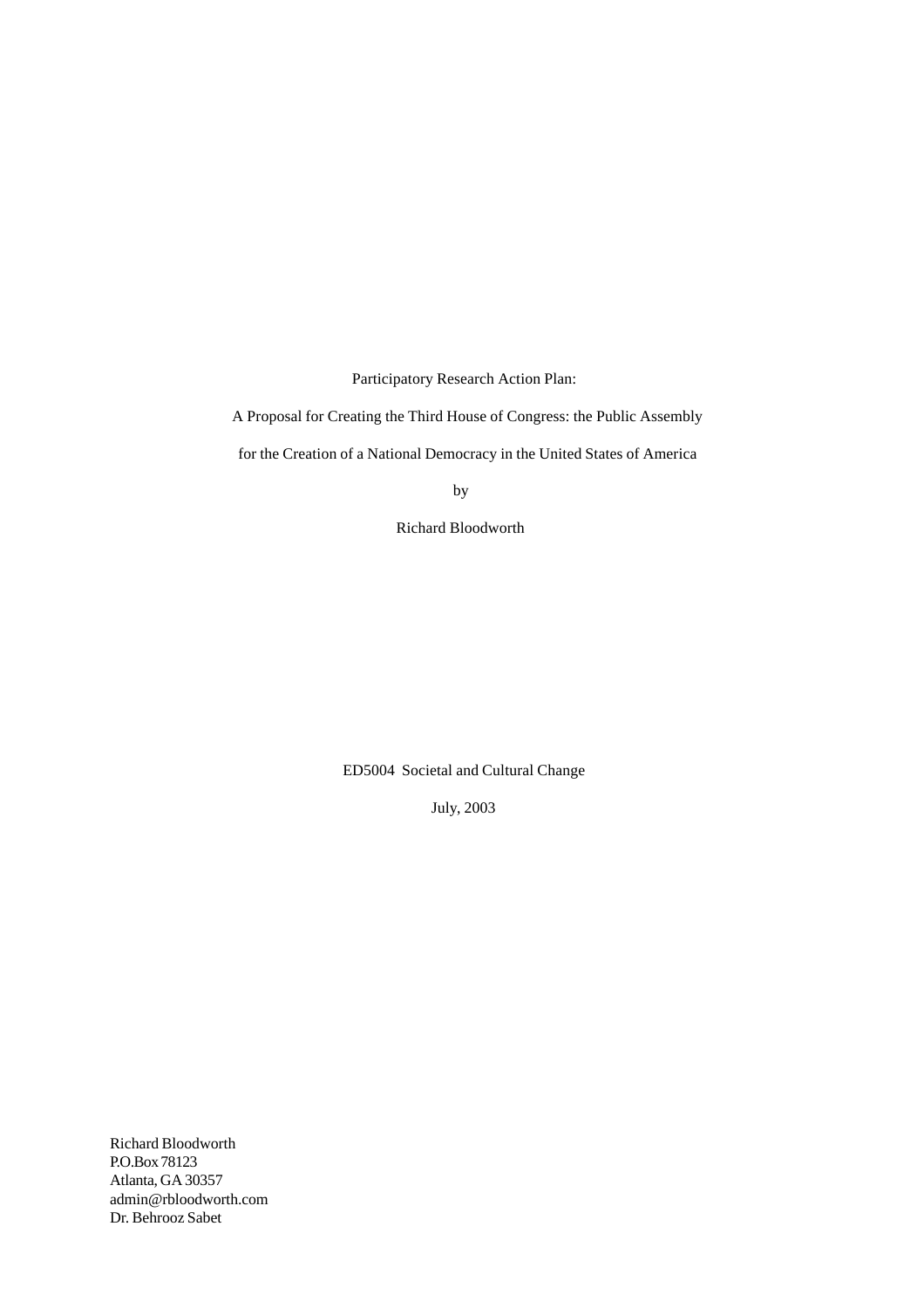"Every nation has a right to govern itself internally under what forms it pleases, and to change these

forms at its own will." —Thomas Jefferson to Thomas Pinckney, 1792.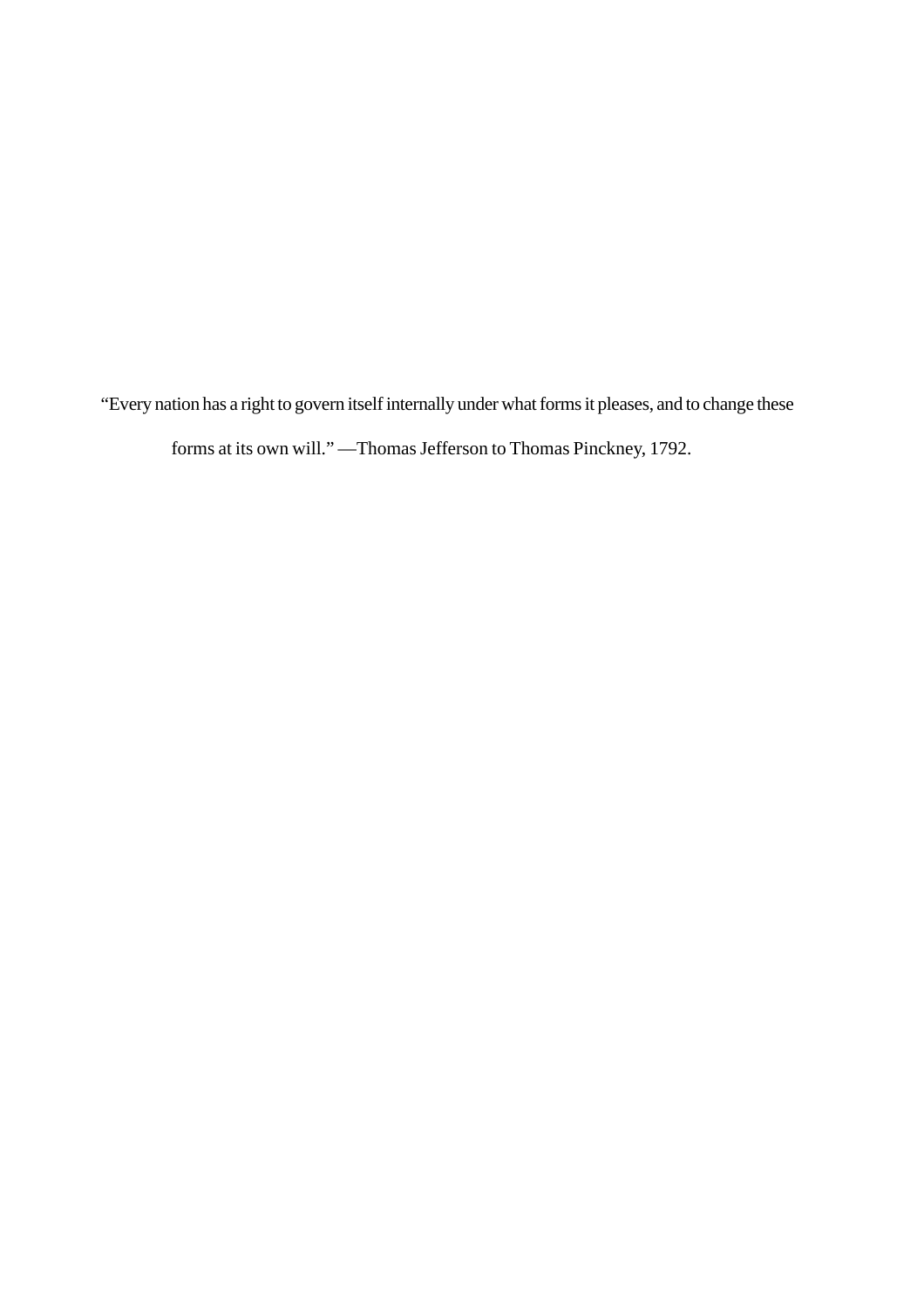Contents:

Abstract

Introduction, Assessment, and Proposition

Pros and Cons

Phases for Implementation

Description of the Structure

Voting Centers and Methods

Implemention and Security Issues

Literature Review

Discussion about Democracy

Bibliography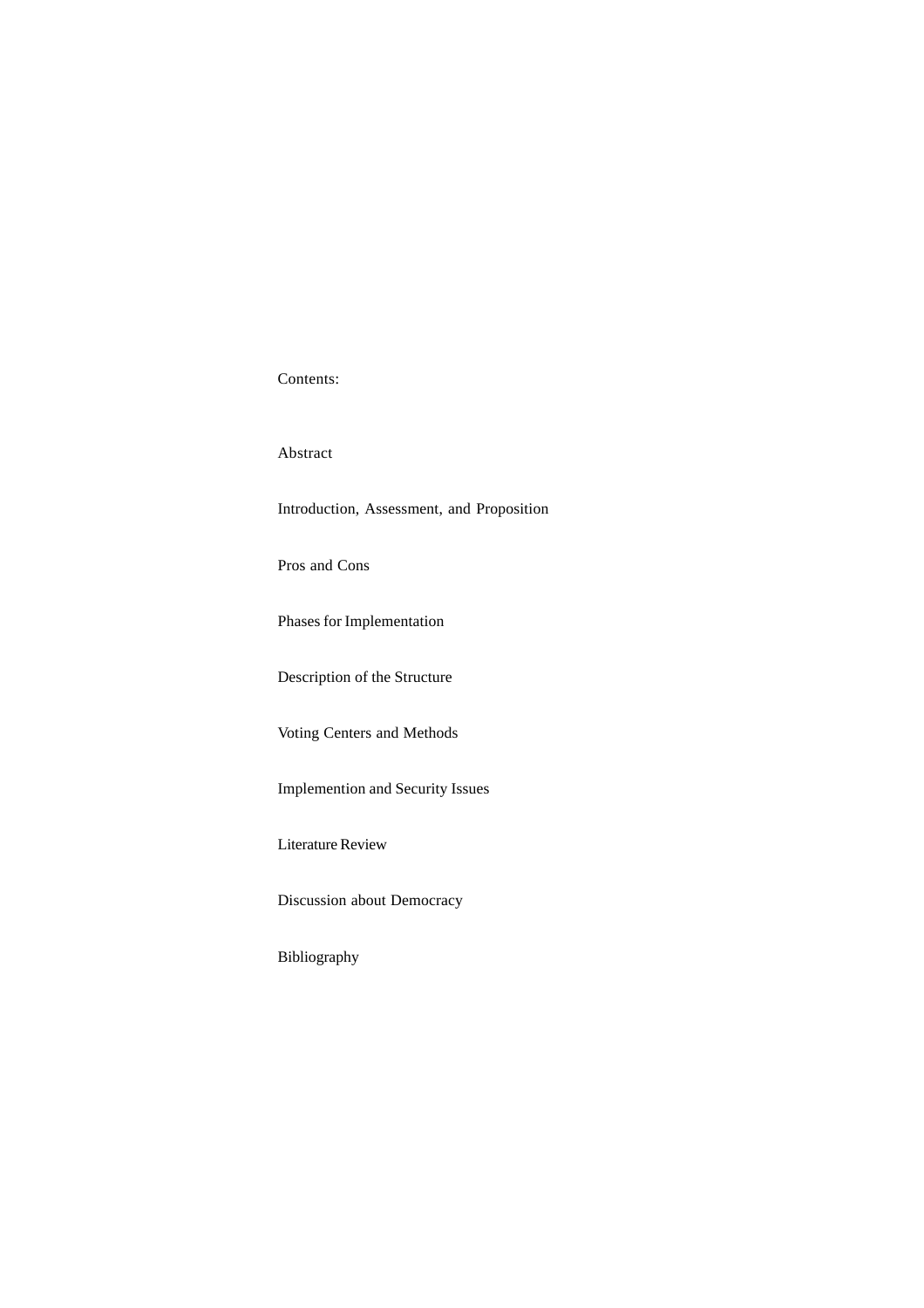# Abstract

 Now is the time to utilize modern technology to allow the public to vote directly via the Internet, thus creating a government closer to a pure democracy. This could be accomplished by an amendment to the United States Constitution, if necessary. The implementation of this plan would unfold, develop, and occur in an evolutionary rather than a revolutionary way creating the 3rd House of the United States Congress, the Public Assembly.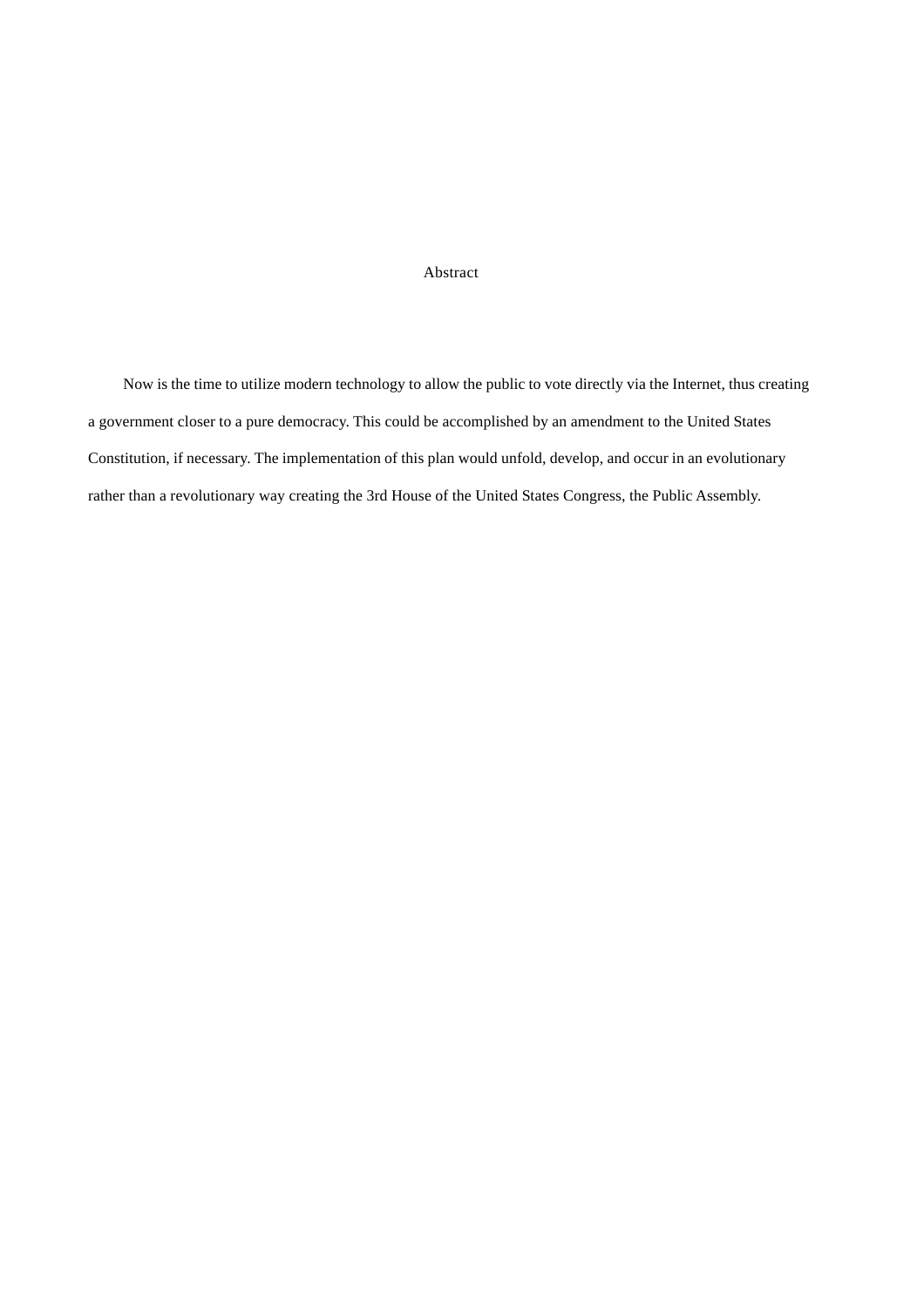Introduction to the Action Plan, an example of participatory action research:

When the United States Constitution was written the forefathers wrote a general, all-encompassing and sweeping document that is still relevant, has stood the test of time, and has withstood the difficulties, controversies, and amendments that have occurred during its existence. But this document was written around 1776 and the society at the time was very different from the society of today. The forefathers, even with all of their foresight and all-inclusiveness were not able to factor in dramatic future changes in technology and, resultingly, in society. They could not have foreseen a future with telephones, radios, televisions, cars, airplanes, jet engines, rockets, computers, the Internet, etc. Now that the new technologies are here and will continue to grow, advance, and be perfected, we need to see how this affects society, the government, and the Constitution.

The United States in its military campaigns says it wants to promote and protect democracy. But is the United States a democracy? No, it is not; it is a republic or a representative democracy. An example of a democracy within the United States federal goverment is the U.S. Congress where the members debate and vote usually for a simple majority to win a case or a referendum or to pass a bill. When a presidential election is held today well over 100 million people can vote. The United States Constitution created the electoral college for, I have heard, several reasons and one of them is to prevent mob rule (but isn't that what democracy is?) or for a government run by the uneducated (though now, most people are receiving high levels of education in comparison with the past of the forefathers).I think another reason that the electoral college was institutionalized was because, at the time the Constitution was written, if a national election were to be held, tallying the votes would be an almost impossible task. A sack of votes, or the results of local voting, would have had to have been sent by a messenger riding horseback. Just carrying the votes from California (or from Georgia during the time of the thirteen colonies) to Washington, D.C. could take weeks, that is, if they ever even got to their destination. Today, we live in a very different world where messages are transmitted instantaneously worldwide via the telephone or the Internet.

I propose that, using Internet technology, U.S. citizens be allowed to vote directly on the issues and bills that are presented to the United States Congress as well as the state legislatures and county and city governments. On the national level this would entail creating a new branch of Congress: the 3rd House or the Public Assembly.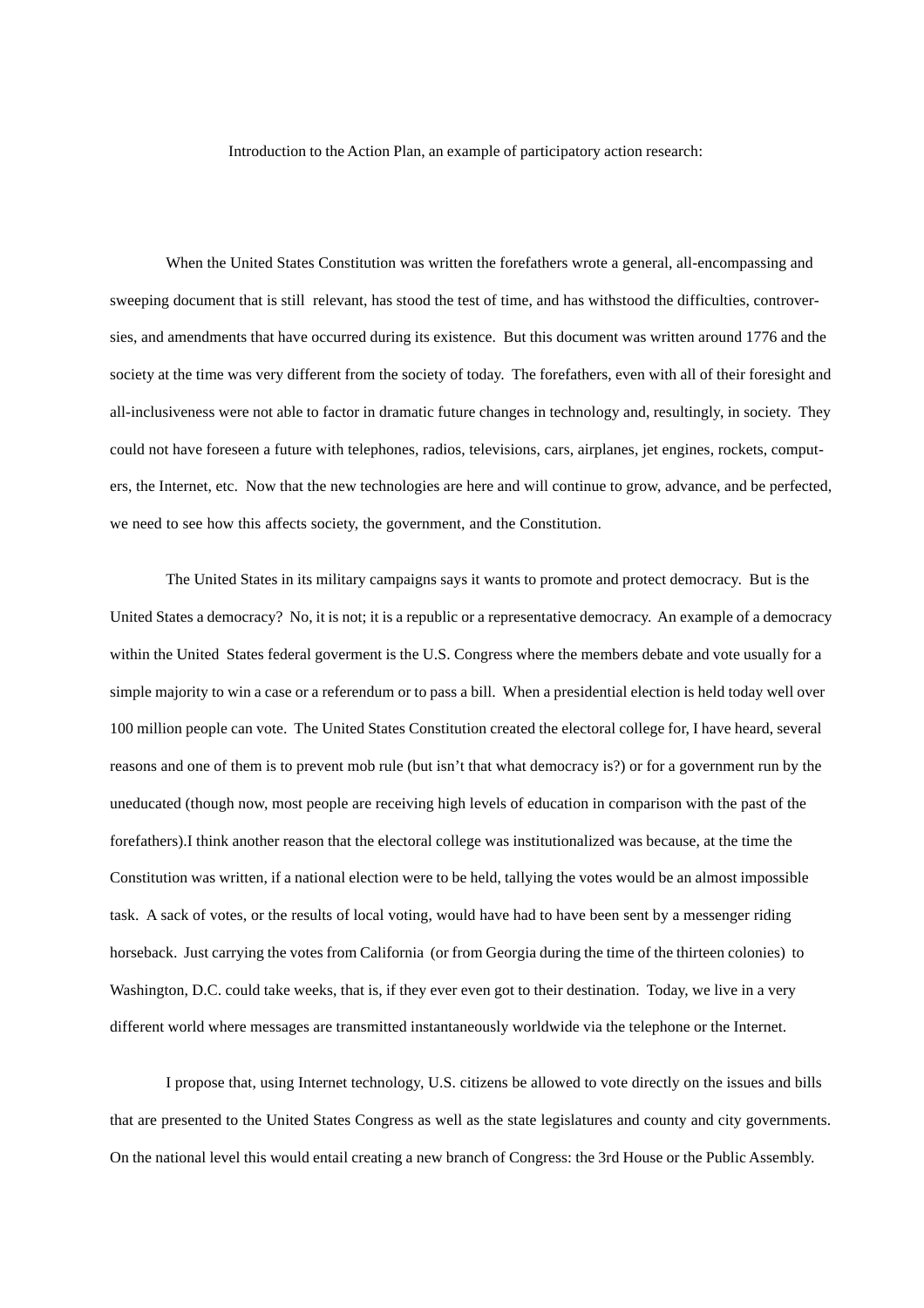## Cons Pros

Only advantaged people having access to the Internet. Everyone has access to the voting centers Not every one has a computer now. Soon computers will be as plentiful as telephones. Mob rule by the uneducated. Most people now have advanced educations Too radical a change The U.S. Constitution was a radical document

People what to keep things the way they are A welcome change Illiterate and uneducated people voting Illiterate voters also vote in regular elections

It's revolutionary No, it's not; it's evolutionary. People are conservative and don't want to change People want to live under a democratic system.

 at the time it was introduced Too complicated Can be done with computer, Internet technology People voting for issues they are not trained in Legislators don't have expertise in all areas either Internet fraud Internet credit card fraud is about .088% at that rate the margin would be 880 votes out of one million, though this system could be regulated like online banking. People don't want radical, revolutionary changes The American Revolution: radical and revolutionary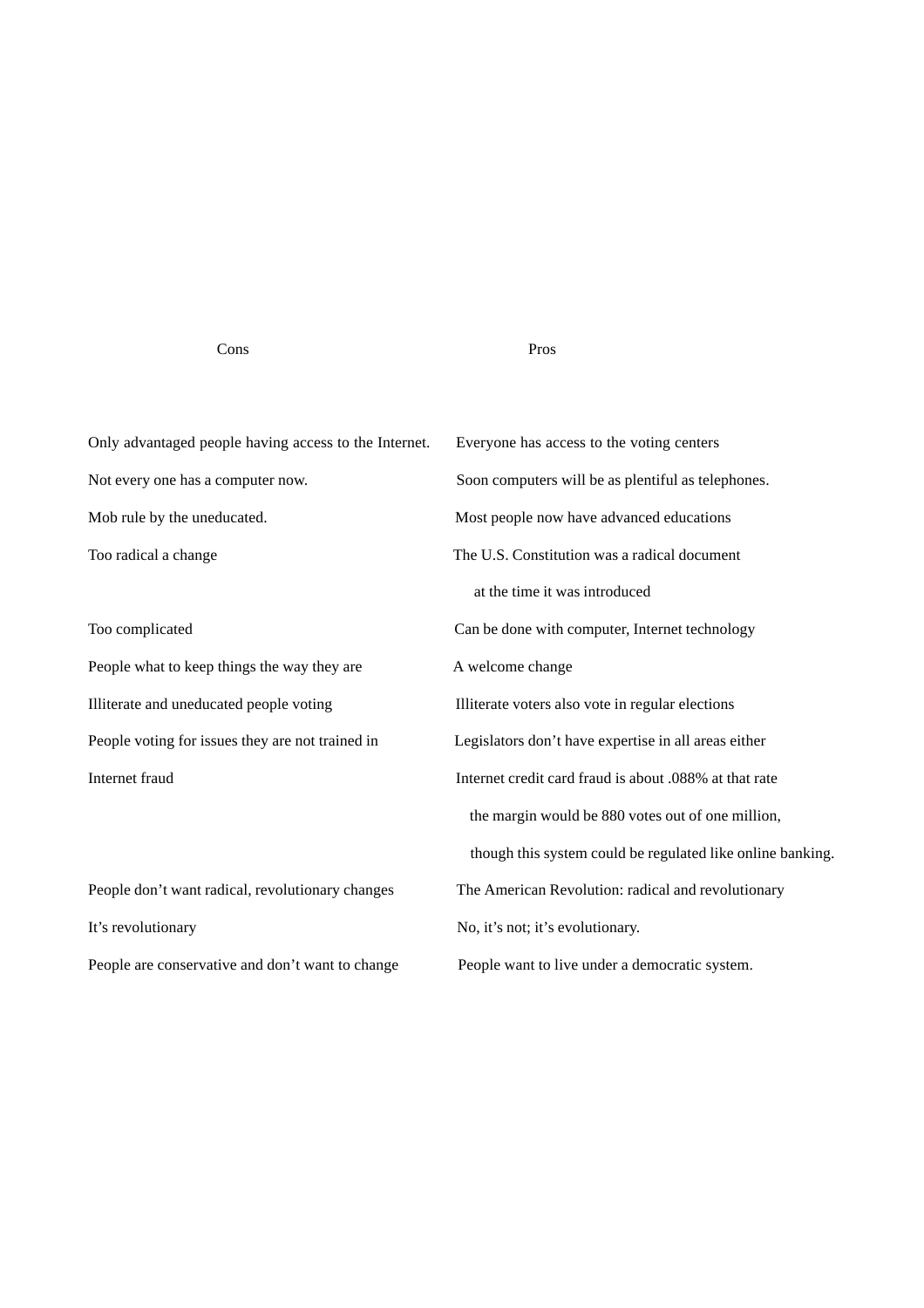Phase 1 3 to 10 years:

 Debate and Introduction to the Concept Discussions and committees formed Brain storming and think tank groups developed Petitions and letters, email, talk shows, TV, radio campaigns Public education of the concept Writers and Artists commissioned Software conceptualizing Books and magazine articles are printed on the subject Funding and economic issues are discussed Funds raised A suggestion hotline is established An official website is created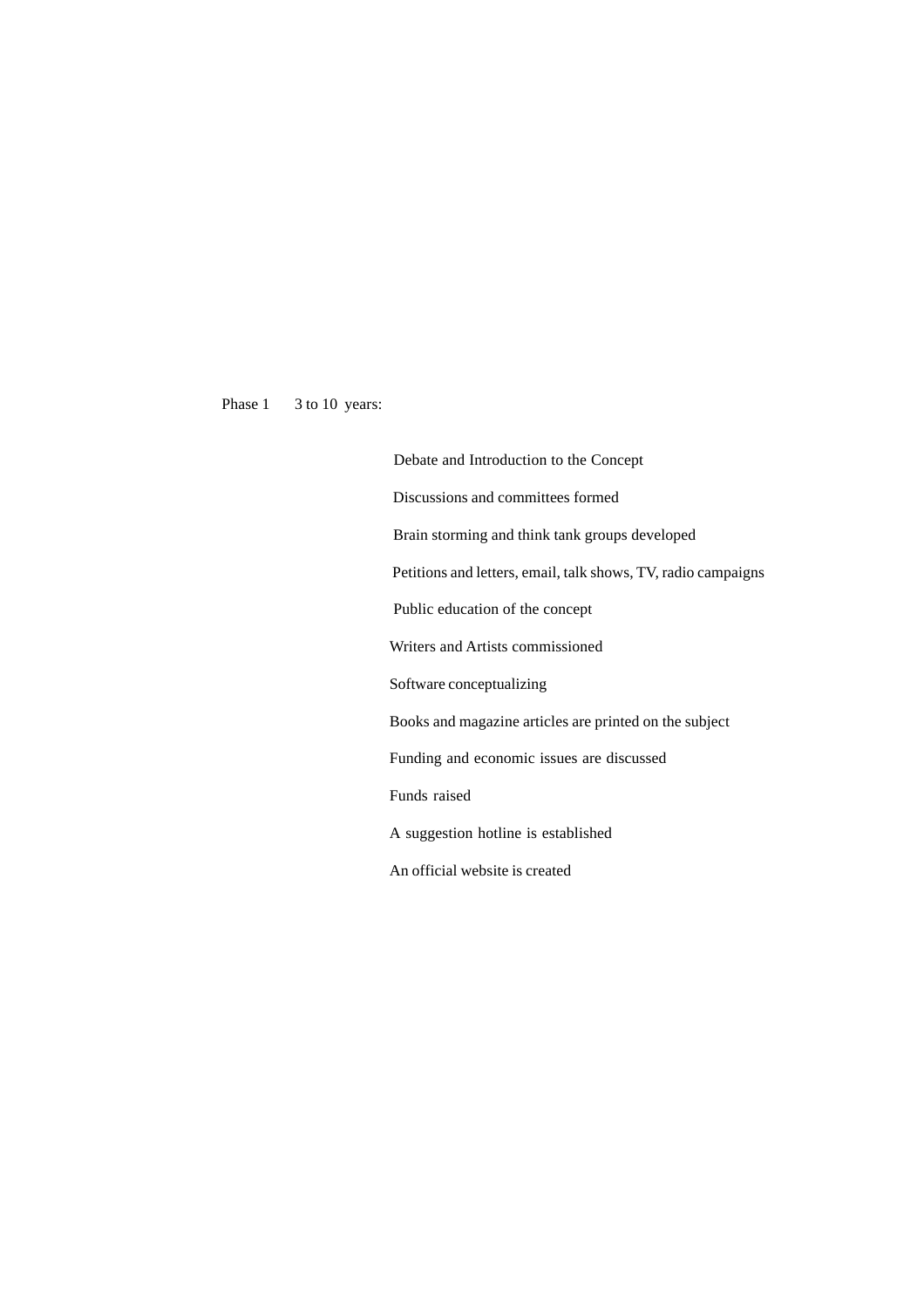Phase 2 2 years:

Organizing and structuring of the voting methods and procedures Development of the Government Structure Legal Documents developed Constitutional amendment first draft written Various committees appointed Local referendums held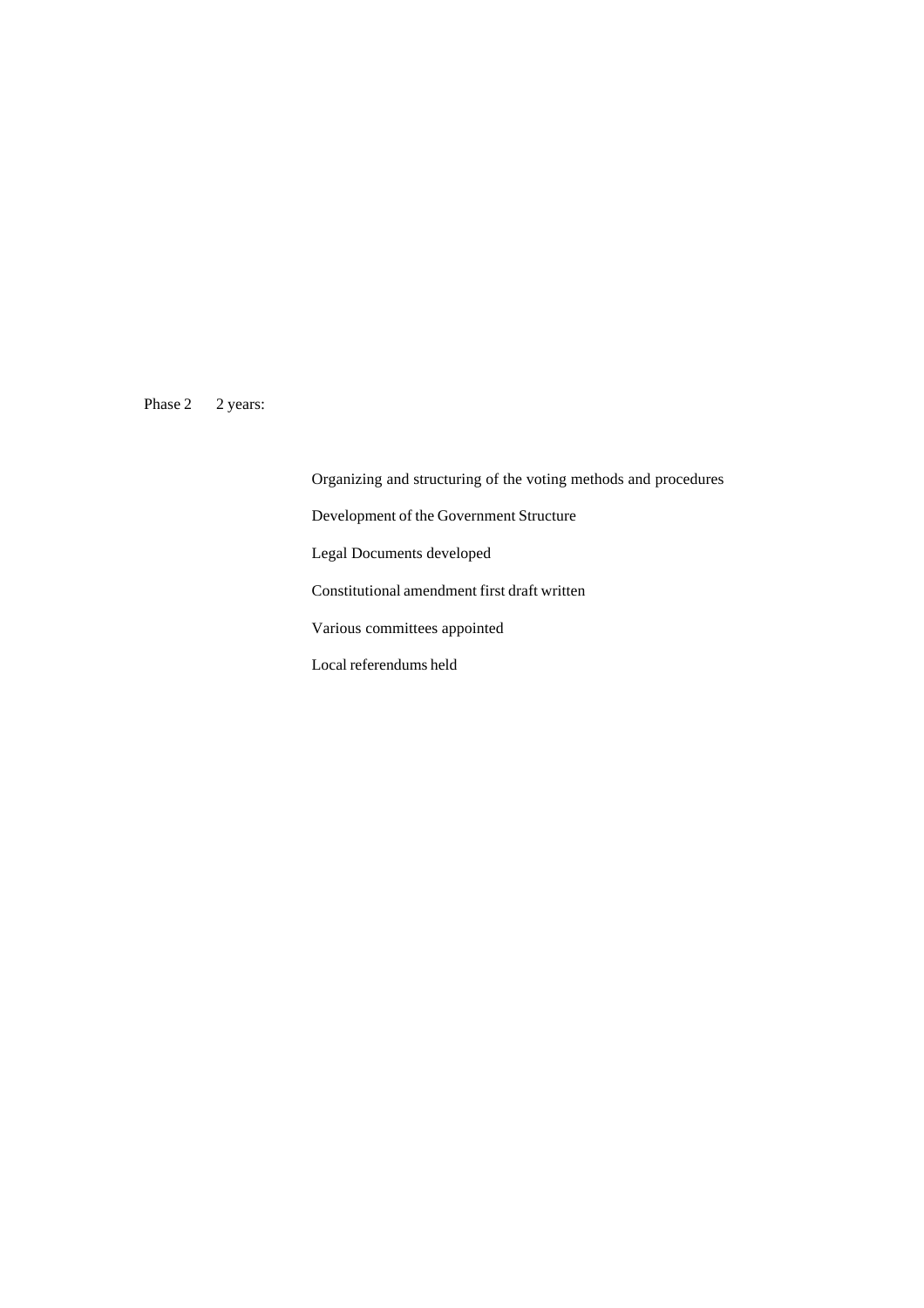Phase 3 3 years:

Trial period when the procedures are developed, refined and the first results used

as an opinion polling collection device

Educating the public on the procedures involved

All of the above activities continue (website, etc.)

First trials are done locally, first city, then county, then state, then national levels

During this period suggestions and changes are made

Software is developed

Security issues addressed

Computer and software bugs are worked out

Initial voting centers are established, these can be adjacent to post offices

Paricipants (intial voters) are assigned temporary voter registration numbers and passwords, etc. chosen

The voter registration numbers are assigned through the voting centers in a way similar to registering to vote and passwords are chosen.

(Voters are given up to 3 days to "edit or change" their submissions)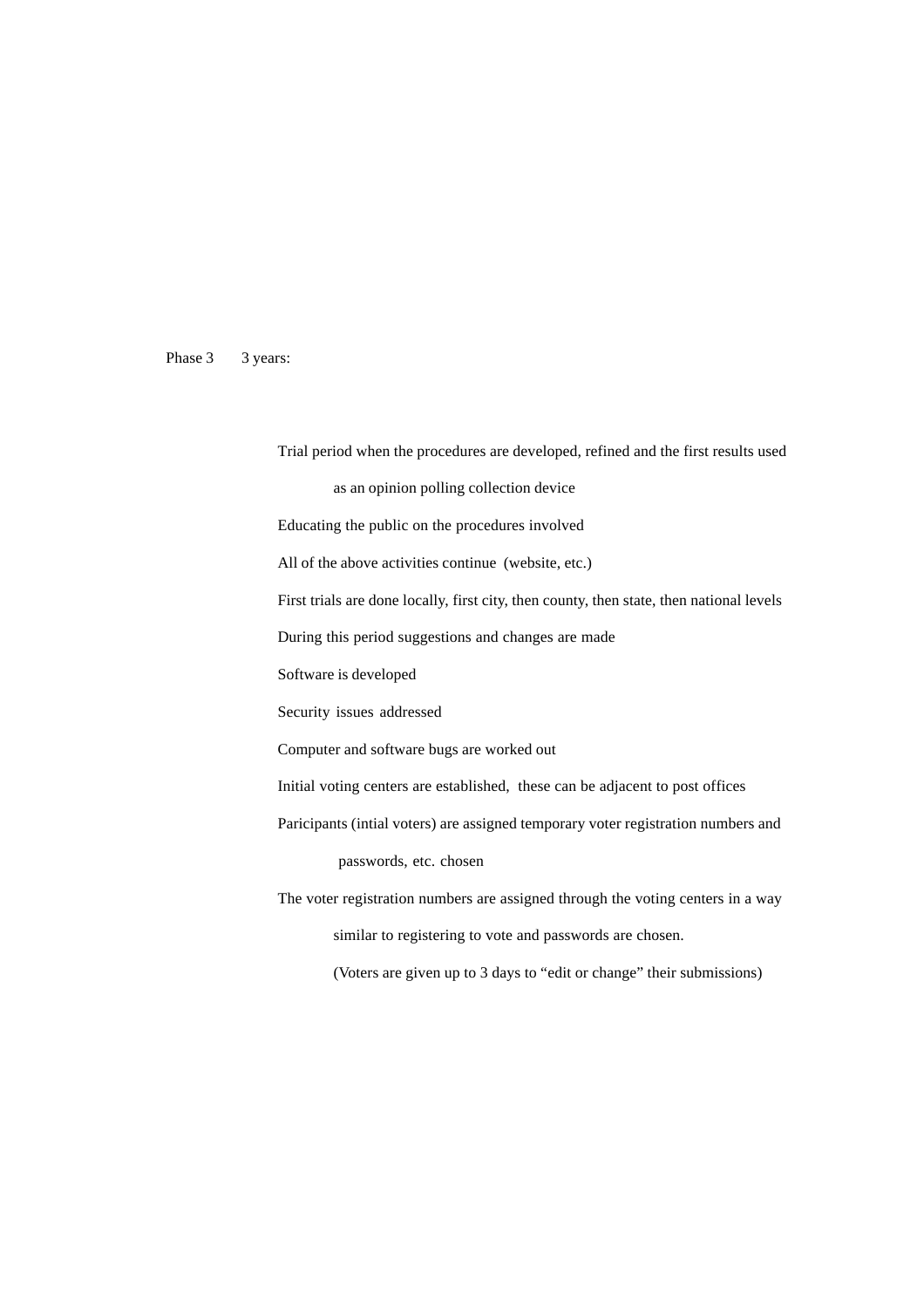# Phase 4 3 years

Voting Centers are established nationwide Voter registration numbers are established partly containing a social security number Voting Centers have the bills and plans to be voted on in booklet form and posted on the walls and these bills and plans are also available online for perusal and study The voter registration numbers are assigned through the voting centers in a way similar to registering to vote and passwords are chosen (Voters are given up to 3 days to "edit or change" their submissions) The opinion poll collection system continues using the online voting system Strict felony laws against Internet abuse or direct voting fraud with severe penalties and punishments are passed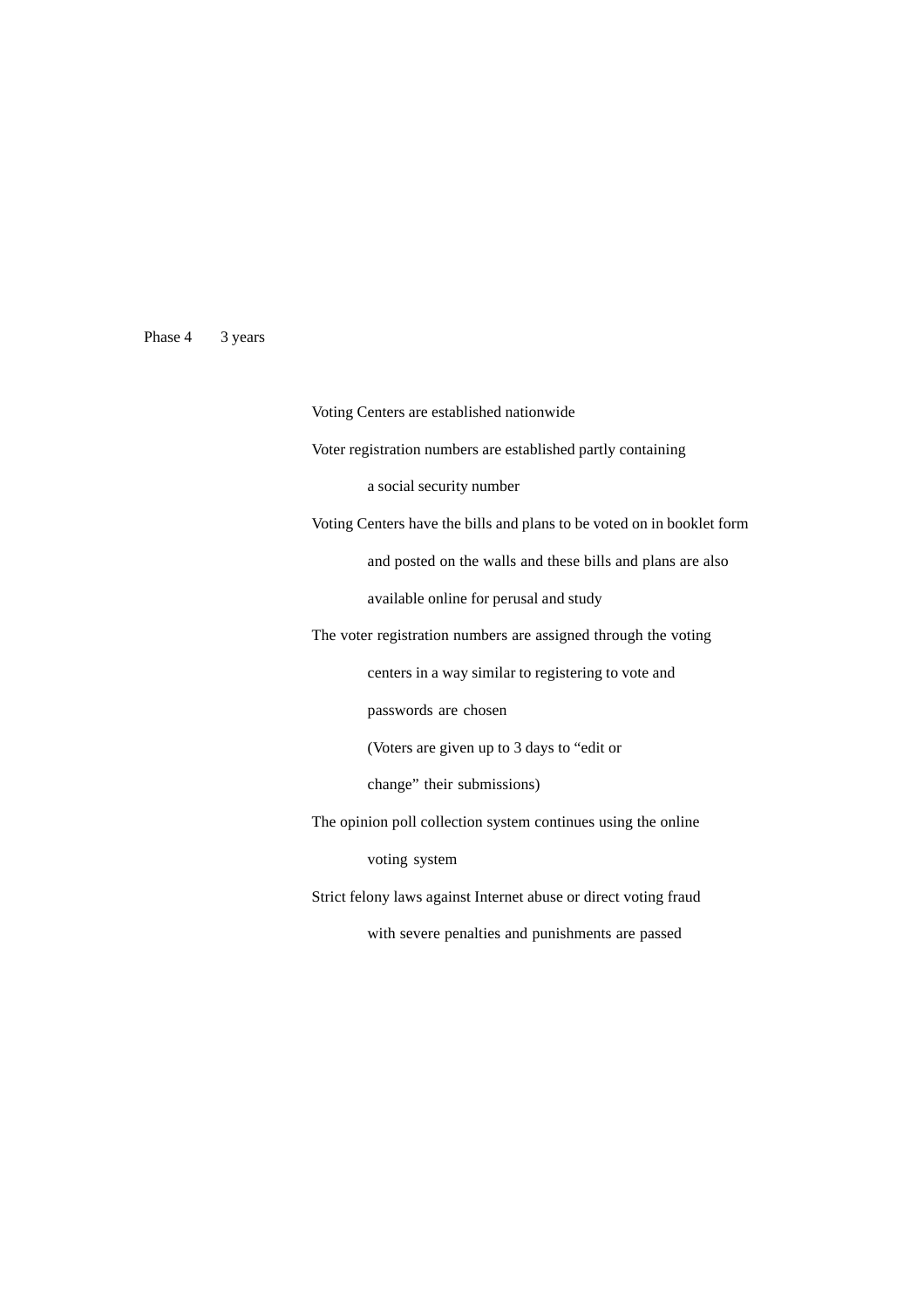# Phase 5 Continuing

Voters are able to connect to the voting system via the Internet with their own computers, or continue to vote through the Voting Centers, and become voting members of the 3rd House of Congress, the Public Assembly according to U.S. federal law and also of state, county, and city governments as laws of each state allow.

In the future, computers will be as standard as telephones and everyone with a telephone will have a computer and the United States government will become a truly participatory and democratic government.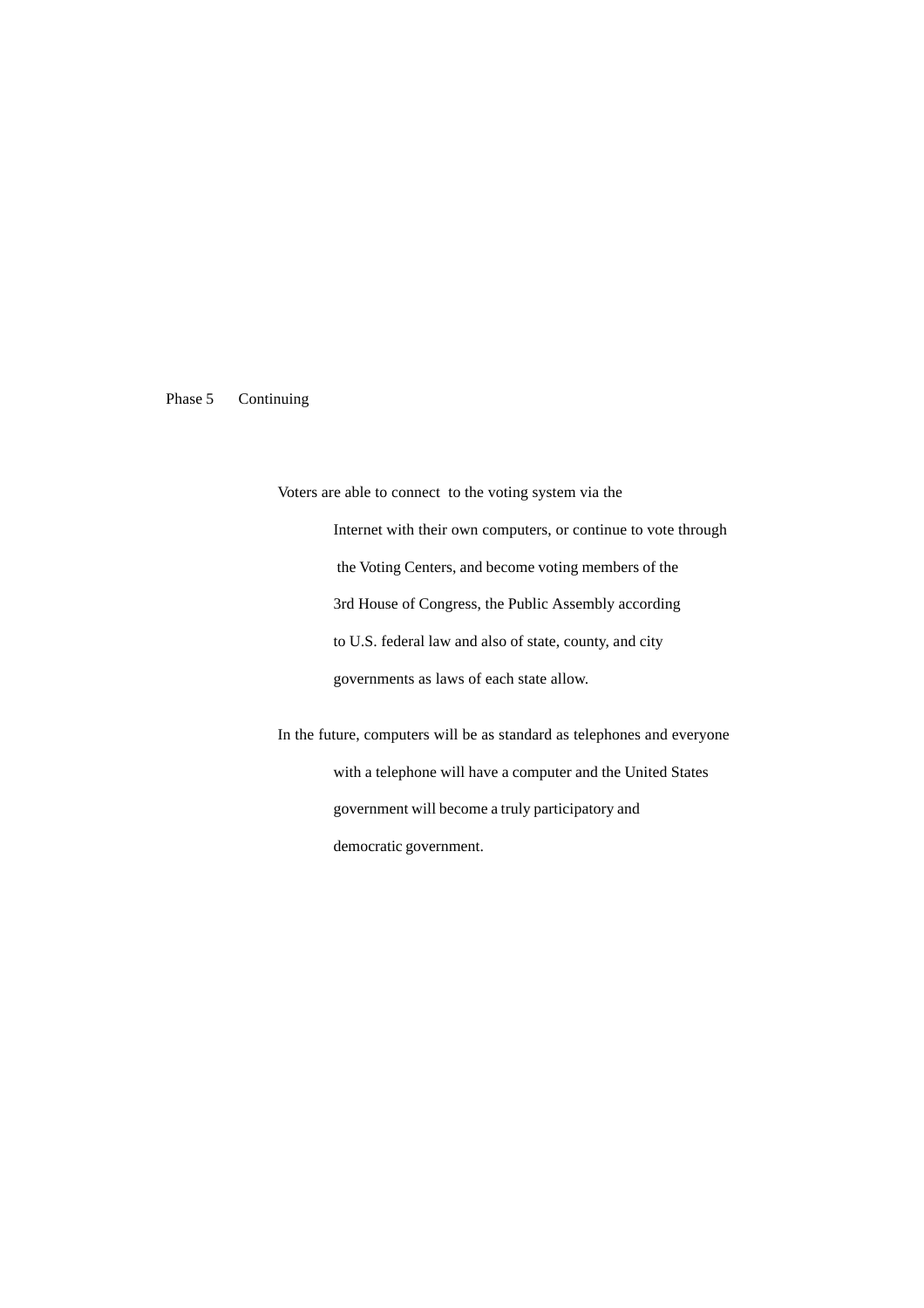- 
- as defined in the United States Constitution During Phases  $3 \& 4$  the 3rd House (3H) functions as an opinion poll collection system.
	- Beginning with Phase 5, the majority results of the votes cast by the members of theThird House (all registered U.S. voters) count for 1/3 of the decision by the U.S Congress in determining the passage or non-passage of a bill or plan.

3H has an elected leader as general spokesperson.

3H leader is not identified with a particular party

but can facilitate voting and submit results.

3H leader has an office and staff in Washington, D.C.

The Third House has elected spokespersons in each state and each with a staff.

The 3rd House votes on bills and amendments introduced to the House of Representatives and Senate.

Plans or bills created by the 3rd House are submitted

to Expert Committees within designated

categories for approval and revision and

rewriting to fit the requirements for writing

a bill. The expert committees could be appointed

by a consortium of University experts.

Voting is done via the Internet using a developed and secured voting (one vote per registered voter) and counting system so that the results can be viewed on the Internet approximately 3 days after the last votes are in. Each bill or plan has a 2 week period, unless otherwise specified, during which the bill can be studied and votes can be cast.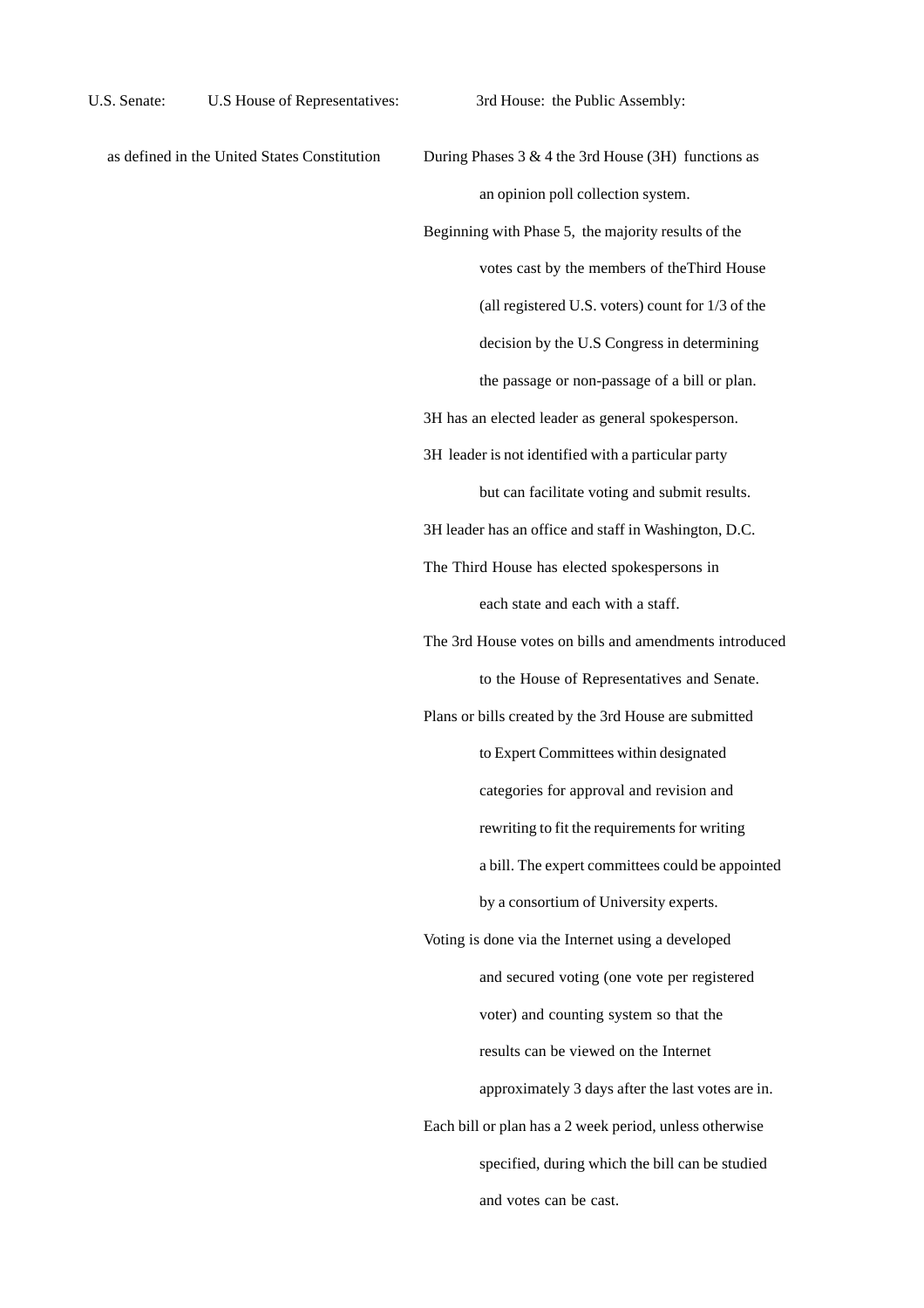Voting Centers:

These can be adjacent to or in post offices.

Issues and bills to be voted on could be printed in booklet form and given to the voters and placed on the walls of the voting centers and also could be available online in full so that the issues can be studied by the voters.

During Phase 5 most of the voting will be done through personal computers away from the voting centers.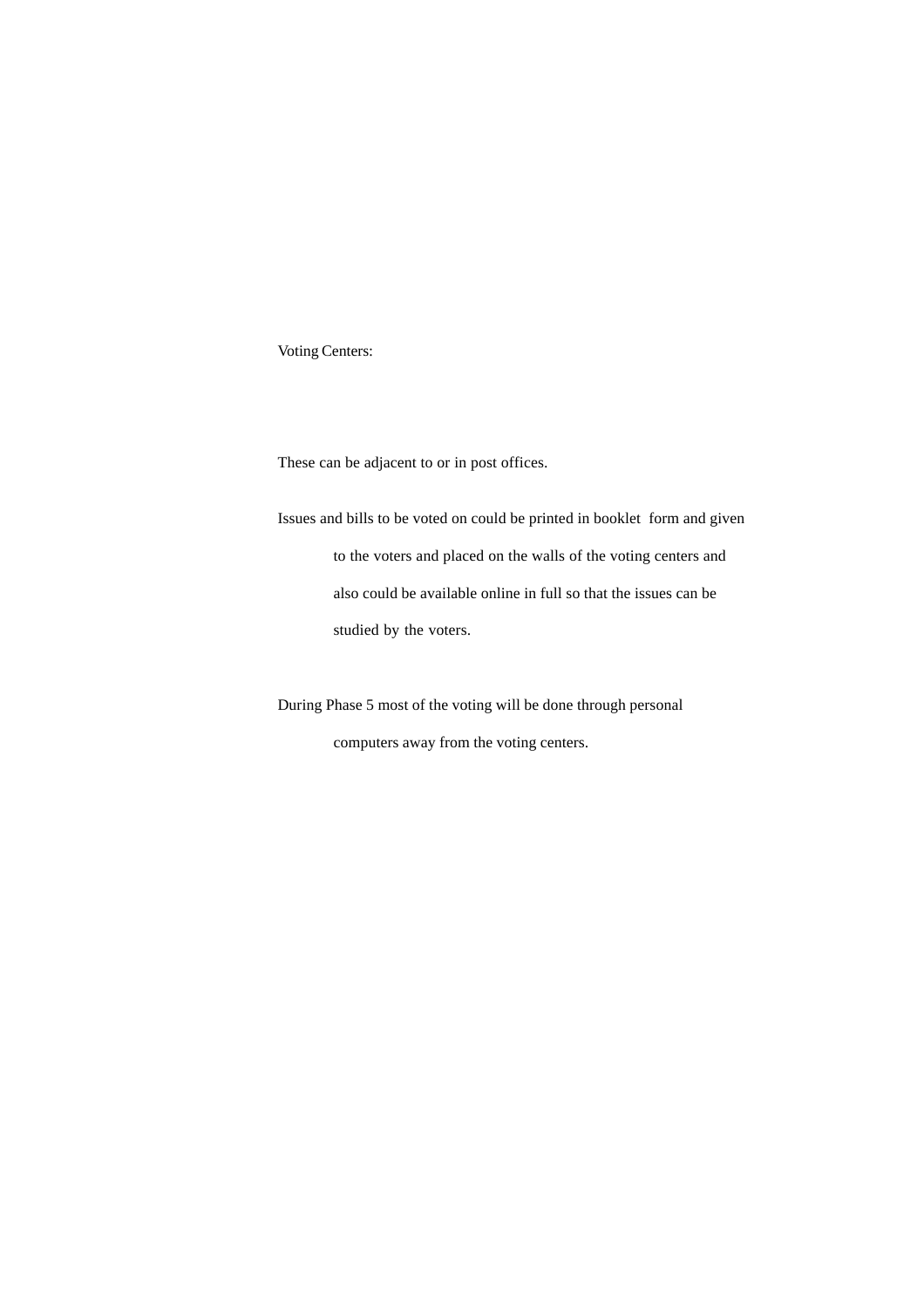### Use of the system and security issues:

Concerning the use of the system, many people would vote, after being educated in the procedures involved in online voting, during popular and controversial issues but the obscure, unpopular, or specialized issues would have fewer voters. But even if the voter response is only one percent of the United States registered voters that still would be over a million votes and this could reflect the views of the majority in the same way as an opinion poll (such as the Gallop Poll) which uses randomly selected participants to determine the general public opinion or stance on an issue with usually  $+$  or  $-3%$  margin of error.

Concerning ethical issues, there could be the possibility, as in all areas of life and business, of the unethical use of funds along the way while creating this system as well as propagandistic advertising but this would be much less than that now utilized in the election of political candidates. Also the bribing of millions of voters would be next to impossible though, in the other view, finding a few swing voting legislators to slip tempting enticements under the table to is comparatively simpler to do.

One concern of the direct voting concept is the security issue. The Internet or computerized direct voting procedure is a decentralized structure and therefore not susceptible to the sort of attack that a congregated collection of legislators would have to guard against should another September 11, 2001 type attack be attempted. But the Internet can be vulnerable to computer vandals. The motivation of such vandals, except for the perverse thrill or mischief in commiting such an act or the desire to create an anarchic situation, would be slight since they are usually interested in debilitating monopolies and big businesses and are generally on the side of the common people who would benefit from a participatory democracy. But to subvert any attempts at espionage, system manipulation, or system destruction, strict felony laws with severe penalties and punishments could be passed to discourage and prevent any of those sorts of attempts. In the same way that computer security is accomplished with regards to credit card use, online courses, privacy issues, etc., technology experts could devise impenetrable systems as is done now using a system involving computer intelligence utilizing a matrix of security solutions involving encryption, cross referencing, passwords, statistical probability, etc., all of which could be utilized, developed and perfected for online voting processes.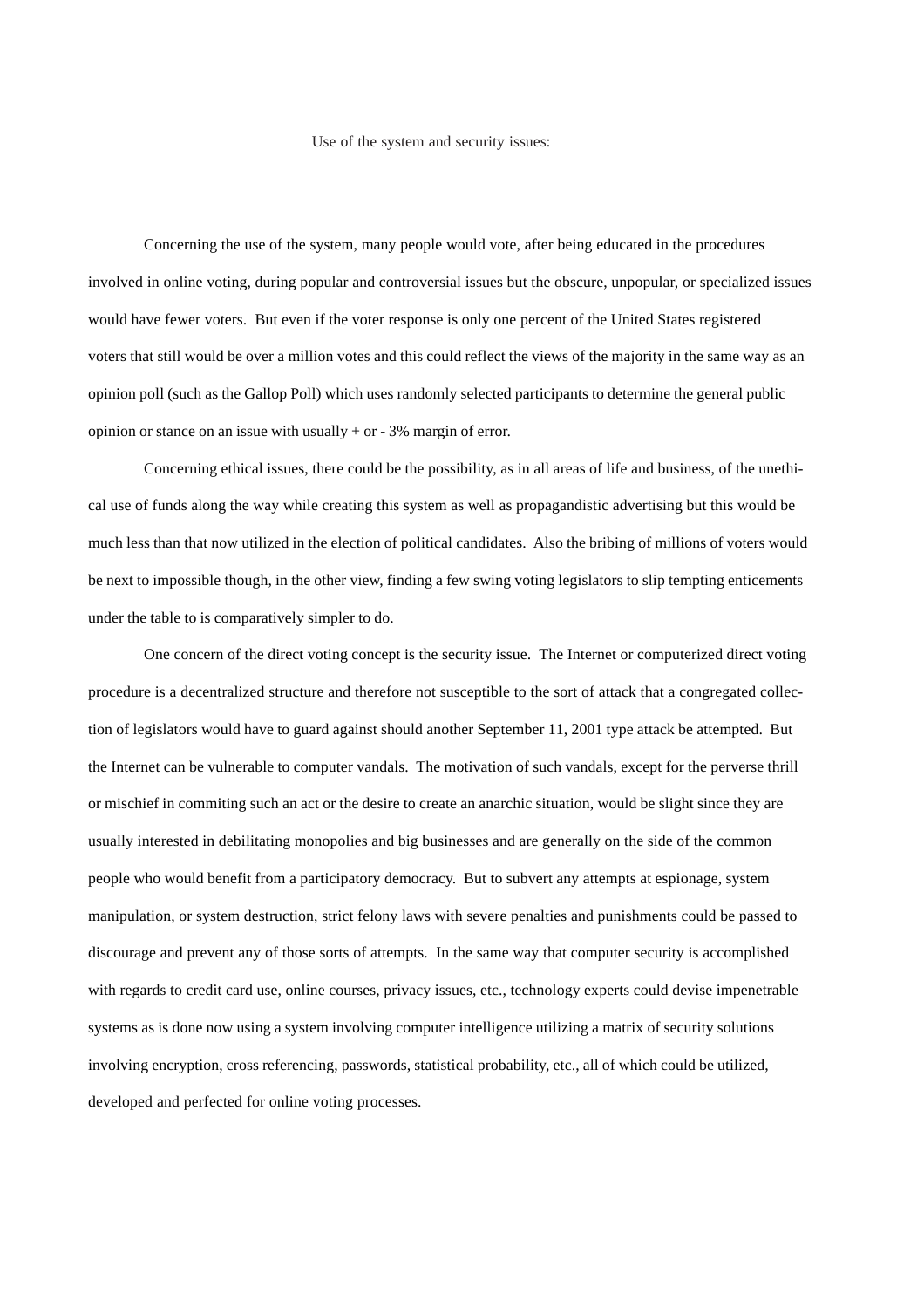The implementation of the participatory action plan for a direct democracy in the United States of America:

The most difficult part of implementing this plan would be to get a constitutional amendment unless the 3rd House remained to function only as an opinion poll collection system. Constitutional amendments are permanent additions to the Contitution, though they can be counter amended as was the case with the Prohibition Amendment, that require a 2/3 vote from both houses of the Congress and therefore very difficult to obtain. There have been twenty seven Constitutional Amendments with the most recent being in 1992 which involved no Congressional self salary increases while the legislators are in their terms. The twelfth Amendment concerning changing the method of electing the president of the United States using the Electoral College was added in 1803 after the first ten Amendments, the Bill of Rights, were added in 1791. Since the Congress is now divided half and half between the two major parties, the Republicans and the Democrats, passing such an amendment, or any amendment, at this time would probably not be possible since most Republicans would not vote on any changes to the Constitution and only some of the more progressive Democrats would embrace the idea. Also, since the Democratic candidate received 530,000 more votes in the 2001 election than his opponent but was defeated by the Electoral College system, it is not likely that the Republicans would vote against a system that allows them to get elected, though, conceivably, the Electoral College could remain intact and the 3rd House system could still be implemented. However, if this idea, the 3rd House — the Public Assembly, were to be introduced and publicly debated using the available media (television, radio, newspapers, magazines, scholarly journals, the Internet, etc.) over a period of several years with a trial period of several years people would eventually adjust to and then accept the idea and then the possibility of passing a Constitutional Amendment would increase. After all, the Constitution began with an idea and a blank piece of paper. Then the United States of America can, utilizing the techniques of participatory action research, move toward the direction of being the democracy that some people claim we already are.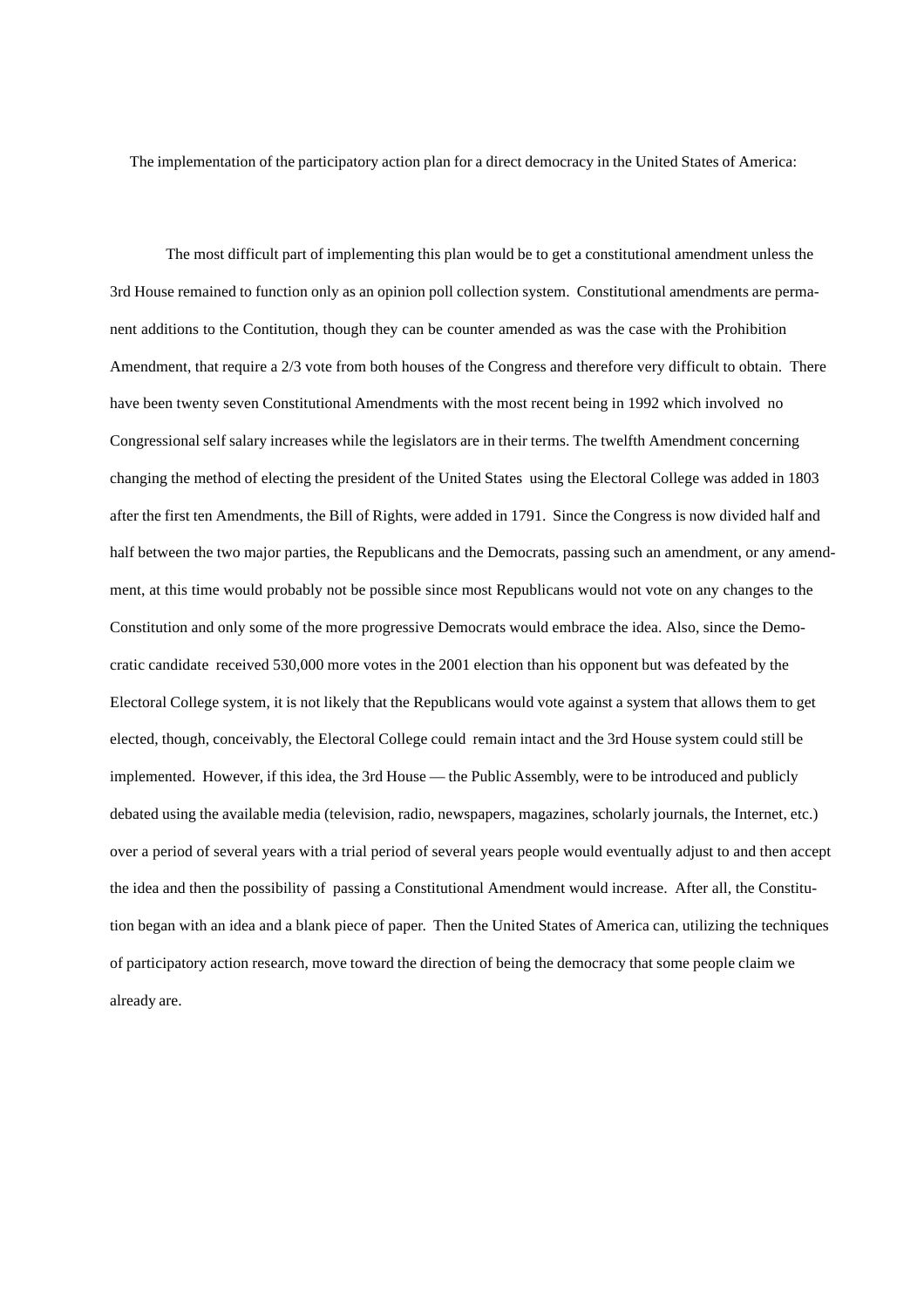## LITERATURE REVIEW

# Concerning Establishing a Participatory Direct Democracy in the United States of America

## Abstract:

The real possibility of a direct democracy, through direct voting, on the local, state, and national level now exists with the advent of Internet technology. This review of literature discusses the possibility and explores philosophical concepts of democracy and reviews the books "Democracy, Real and Ideal" by Ricardo Blaug, "Democracy in America" by Alexis de Tocqueville, "Strategies of Change" by Steven Vago, as well as some websites devoted to the subject.

## Review:

Largely a critique and analysis of the philosophy of the German philosopher Jurgen Habermas, the book "Democracy, Real and Ideal" by Ricardo Blaug (1999, State University of New York Press) examines his philosophy in relation to the theory and practical aspects of democracy. Habermas' work includes a theory of democracy and his exploration of the realistic practicality of democracy and an in depth analysis of his normative theory of democracy and his theory of judgement. "Only where democracy is conceived as an everyday and real interactive process can we understand what it might mean to truly rule ourselves" (p. xv). In the study of Habermas' discourse of ethics, references are made to Hobbe's Leviathan and Locke's concept of protective rights (p. 12).

Democracy is discussed in relation to the rationalism of Plato and the empiricism of Aristotle. The essay mentions that Locke's theory starts with the natural human rights, Hobbes' begins with rational death avoidance (or survival instinct), and Kant begins his premise with the idea of pure practical reason (p. 6). Kant says: " a person is subject to no law other than those he (either alone or at least jointly with others) gives to himself", a thought which is greatly influenced by Jean Jacques Rousseau and Kant also refers to a social contract like Rousseau's. Kant's support of the moral law assumes that mankind is essentially good and moral by nature, a concept which figures heavily in democratic theory (but Hegel criticizes Kant's philosophy as being overly abstracted and not applicable to reality). Also explored are Aristotle's episteme (objective knowledge), techne (technical knowledge), and phronesis (practical reason) in relation to democratic theory (p. 23, 24).

The what, who, how and where of political theory including the location of the democratic process, as well as Rousseau's concept of popular sovereignty, are discussed. "The normative theory requires that the maximum number of people be involved and that the procedure they use be as fair as possible" (p. 50). According to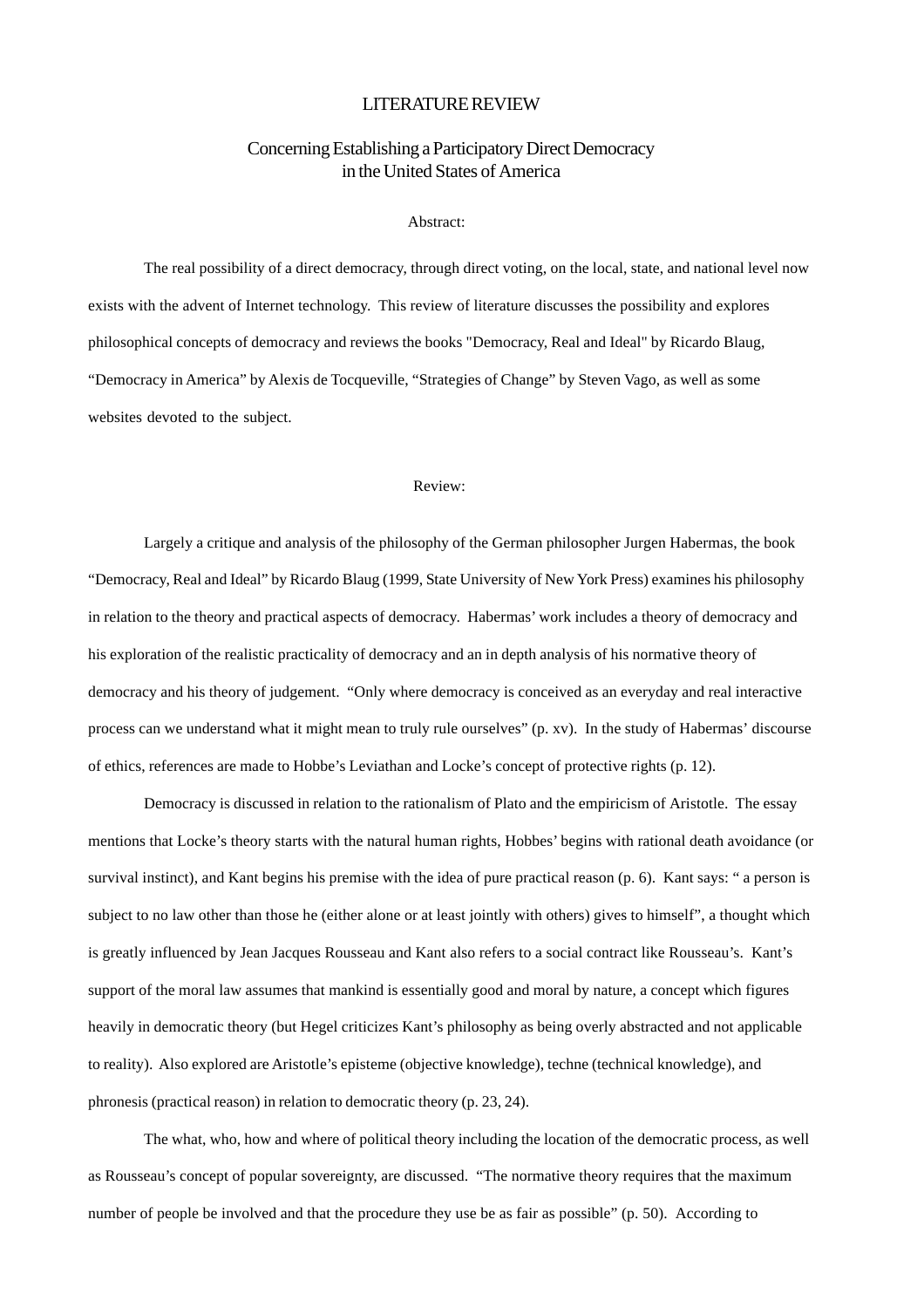J.F.Bohman: "more democracy ... is possible ... so long as citizens find the public sphere a discursive space for criticism, learning, and new forms of associations" (p. 54). R. Bernstein says: "If we don't strive to realize the conditions required for practical discourse then we will surely become less than fully human" (p. 54). And from K. Baynes: we need a "robust and multifaceted model of the public sphere in which individuals can deliberate about the collective terms and conditions of the common lives" (p. 54). Blaug concludes his introduction with: "If we forget what he (Habermas) has taught us we will achieve nothing, for the world is full of theories of deliberative democracy that, lacking normative sophistication, amount to little more than heart-warming remonstrances, fantasies of positivistic control, or mere semantic incantation." (p. 127).Concerning the actual functioning of the democratic fora, Blaug mentions that the application of democratic theory in reality "has always had a profound distrust of the people" (p. 133) as evidenced by the American Constitution.

Habermas states (p. 134):

"What we need is a hegemony of democratic values, and this requires a multiplication of democratic practices, institutionalizing them into ever more diverse social relations, so that a multiplicity of subjectpositions can be formed through a democratic matrix. It is in this way — and not by trying to provide it with a rational foundation — that we will be able not only to defend democracy but also to deepen it ... a project of radical and plural democracy ... requires the existence of multiplicity, of plurality, and of conflict, and sees in them the raison d'etre of politics".

In "Democracy from the Participant's Perspective" (p. 136), a discussion ensues concerning a "breakout of democracy", which has definitive characteristics and its own life cycle. When this breakout occurs and as public interest increases, the people will, in Rousseau's words "fly to the assemblies". "With a breakout of democracy we have Satre's 'group in fusion', Pizzorno's 'mobilization' type of political participation, Mansbridge's 'fragile bubbles' of 'unitary democracy', Phillip's 'internal democracy', Moscovici's 'consensual' participation, Arendt's 'oasis in the desert' or 'elementary republics', Charter 77's 'parallel poleis', and the opening of a Habermasian 'public sphere'." (p. 138).

Blaug mentions the democratic decision making process as having five elements: 1. problem recognition 2. deliberation 3. decision making 4. implementation 5. evaluation (p. 141). L. Goodwyn (1981, p. 146) mentions that democratic institutions build slowly so, in their development, patience is required. And Blaug says: "While mistrust of the political consciousness of the populace has served to ground the need for elitism in democracy, participation itself is just as frequently appealed to as the supreme educator. If practiced regularly, perhaps at first on tasks appropriate to the level of learning, participants can make signicant gains in proficiency." (p. 146). K. Elder refers to the three levels of society as micro, meso, and macro (p. 149).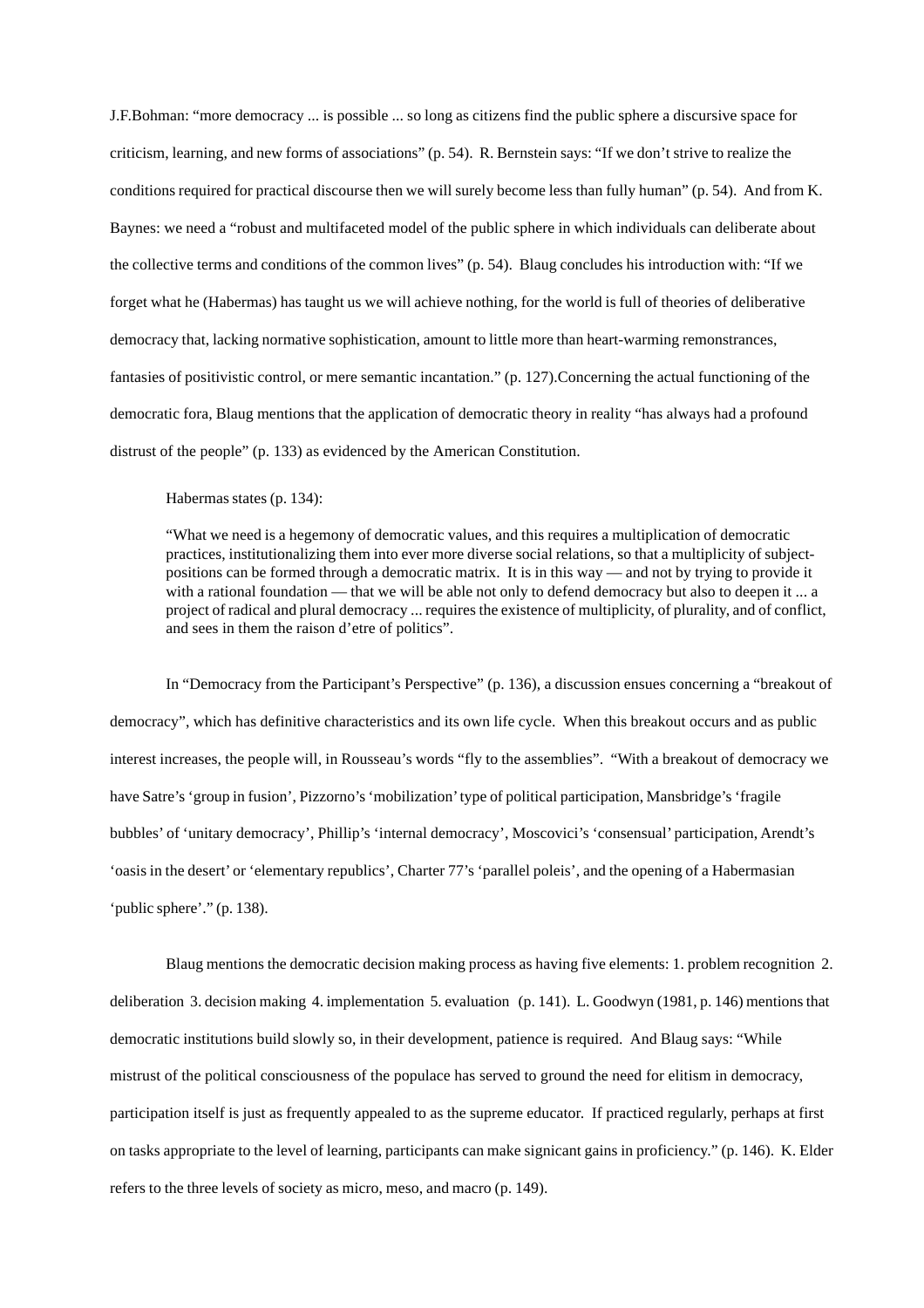## Concerning the democratic participatory process, Blaug states (p. 151):

When we begin to consider the a movement seriously challenging the power of the state, we reveal the extraordinary lack of knowledge we have accumulated over our history regarding what it actually means to rule ourselves. the flight into liberal democracy evinced by those countries who have recently joined the "democratic" club shows both the collective paucity of our understanding of such a process and also the dangers in imagining that one "revolutionary" push, one legitimating social contract, one constitutional founding, can relieve us of the need to preserve genuine democracy. Where we conceive of a social contract as an ongoing procedure requiring constant work and attention, so do we understand that deliberative capacities must be learned, practiced, preserved, and patiently extended.

Blaug also discusses the issue of emotions in the democratic process (p. 153) but mentions that, according

to Rousseau, "once you have citizens, you have all you need" (p. 155). S. Behabib is quoted as saying: "the

question is not whether discursive democracy can become the practice of complex societies but whether complex

societies are still capable of democratic rule" (p. 156). I think that, with the advent of Internet technology, they are.

In "Democracy in America" (1848), Alexis de Tocqueville explores, in two volumes using a sweeping and

panoramic view, the process of government in the United States and his view of its type of participatory

government. His essays cover various aspects of American life and government including the sociology and

psychology of the American people, discussions of local, state, and federal governments as well as an in depth

analysis of the United States Constitution and discussions of the practical philosophy of democracy .

In "Why it can strictly be said that the people govern in the United States", he says (before the Internet, etc.):

In America the people appoint both those who make the laws and those who execute them; the people form the jury which punishes breaches of the law. The institutions are democratic not only in principle but also in all their developments; thus the people directly nominate their representatives and generally choose them annually so as to hold them more completely dependent. So direction really comes from the people, and though the form of government is representative, it is clear that the opinions, prejudices, interests, and even passions of the people an find no lasting obstacles preventing them from being manifest in the daily conduct of society.

In the United States, as in all countries where the people reign, the majority rules in the name of the people.

This majority is chiefly composed of peaceful citizens who by taste or interest sincerely desire the wellbeing of the country. They are surrounded by the constant agitation of parties seeking to draw them in and to enlist their support.

Steven Vago in "Strategies of Change" probes the three components of social change which are agents (leaders - directors, advocates, backers, technicians, administrators, and organizers -- and supporters -- workers, donors, and sympathizers), targets (micro, meso, and macro), and methods (empirical-rational, normative-reeducative, and powercoercive). All of these components would be used to develop an interactive form of direct democracy following the principles of Peter Reason's Participatory Inquiry and Peter Park's Participatory Research, both of which are types of Participatory Action Research.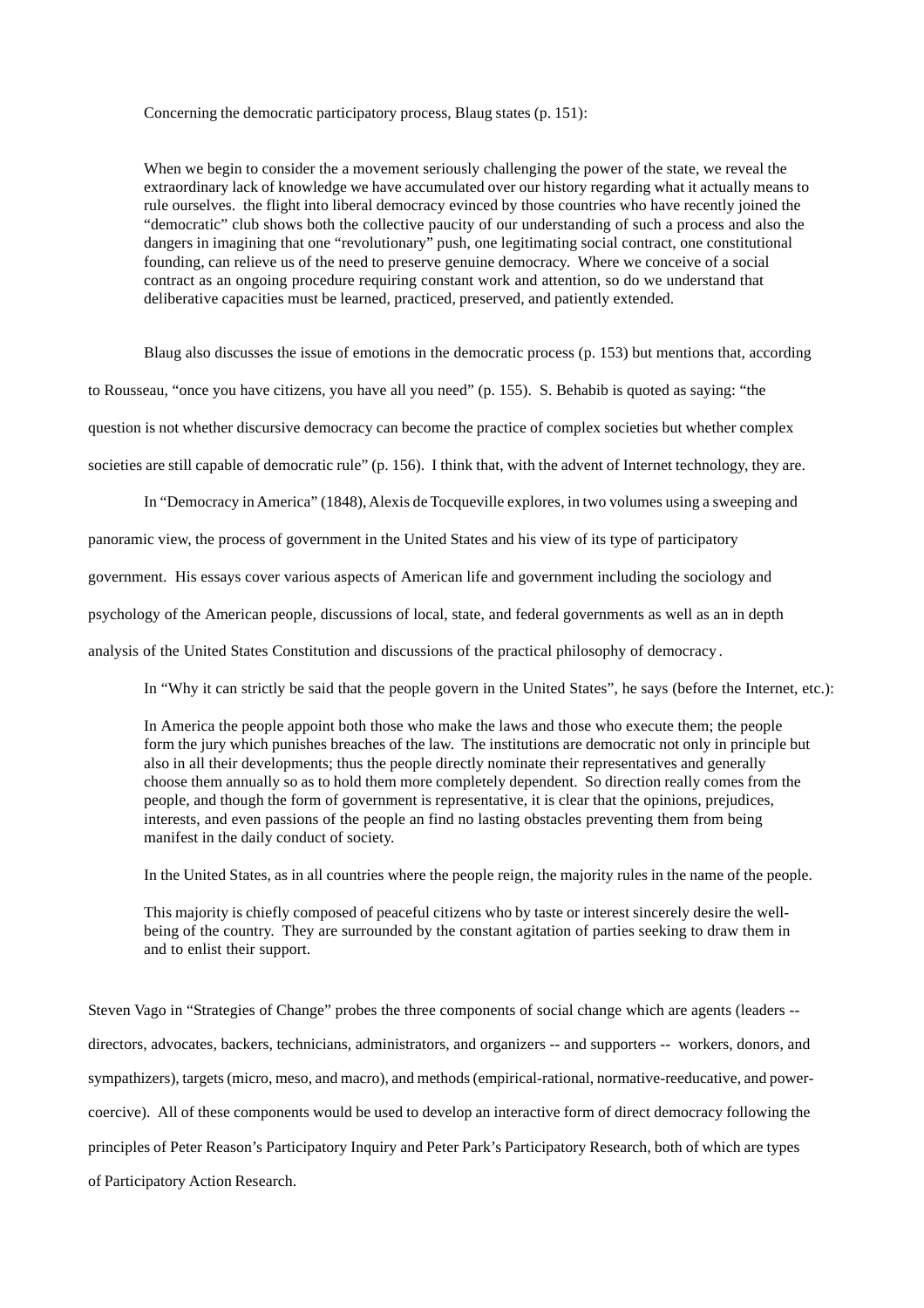Some websites that explore the idea of direct democracy are:

http://lone-eagles.com/democracy.htm (list of related links and sources) http://egov.mit.gov.in/ (egovernment development in India) http://www.developmentgateway.org/node/130619/?page\_id=3647 (worldwide egovernment) http://thomas.loc.gov/ ( the proceedings of the U.S. Congress and egovernment development)

# Bibliography:

Blaug, Ricardo (1999). Democracy: Real and Ideal, Discourse Ethics and Radical Politics. Albany, New York: State University of New York Press.

de Tocqueville, Alexis (1848, 2000). Democracy in America. New York, NY: Harper Collins Publishers, Inc.

Vago, Steven (1999). Strategies of Change (Chapter 9). Pearson Education, Inc.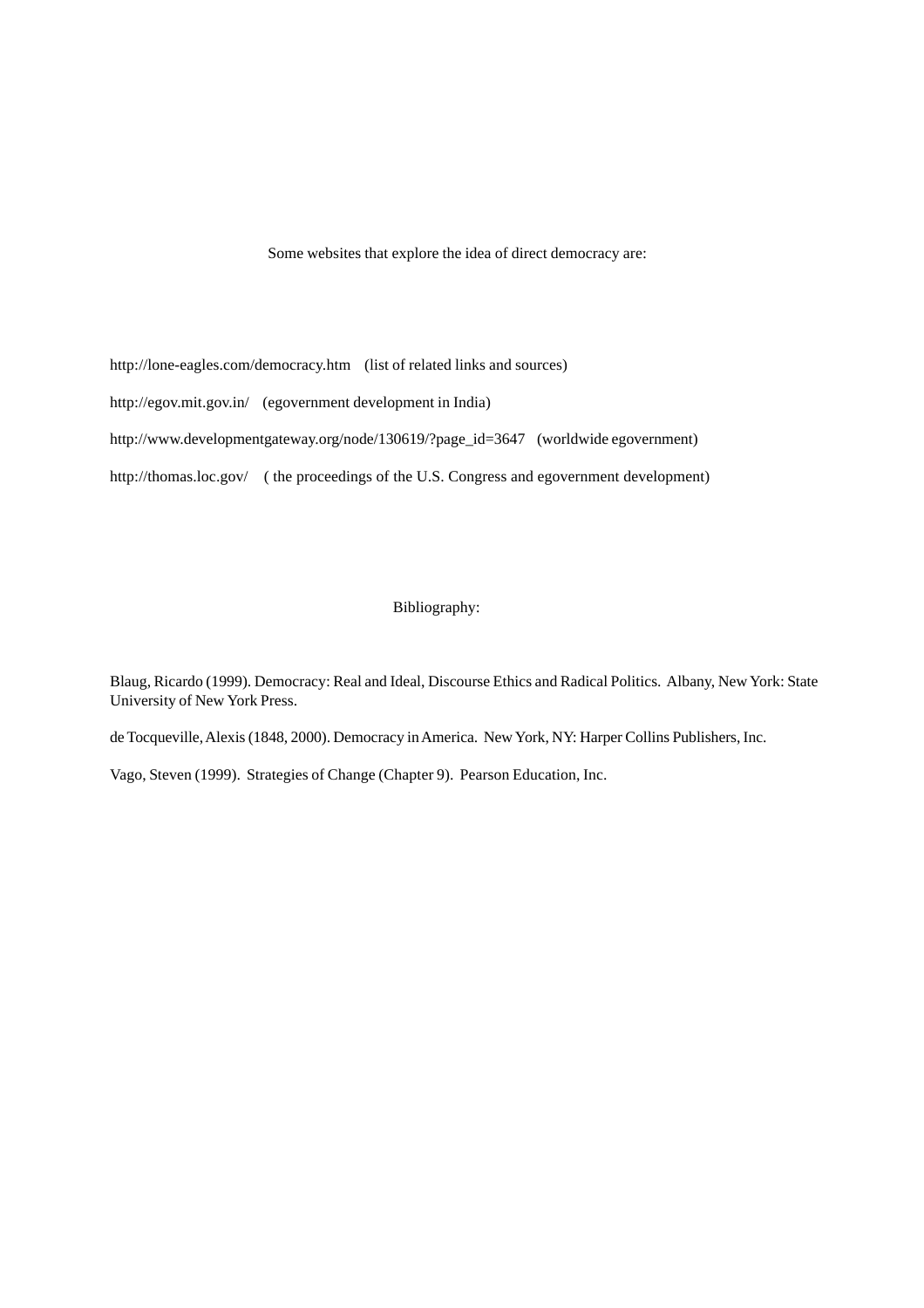"We of the United States are constitutionally and conscientiously democrats. We consider society as one of the natural wants with which man has been created; that he has been endowed with faculties and qualities to effect its satisfaction by concurrence of others having the same want; that when, by the exercise of these faculties, he has procured a state of society, it is one of his acquisitions which he has a right to regulate and control, jointly indeed with all those who have concurred in the procurement, whom he cannot exclude from its use or direction more than they him." —Thomas Jefferson to Pierre Samuel Dupont de Nemours, 1816.

"We are a people capable of self-government, and worthy of it." —Thomas Jefferson to Isaac Weaver, Jr., 1807.

"No man has greater confidence than I have in the spirit of the people, to a rational extent. Whatever they can, they will."—Thomas Jefferson to James Monroe, 1814.

"To secure [our inherent and inalienable] rights, governments are instituted among men, deriving their just powers from the consent of the governed." —Declaration of Independence as originally written by Thomas Jefferson, 1776.

My most earnest wish is to see the republican element of popular control pushed to the maximum of its practicable exercise. I shall then believe that our government may be pure and perpetual." —Thomas Jefferson to Isaac H. Tiffany, 1816.

"The will of the people... is the only legitimate foundation of any government, and to protect its free expression should be our first object." —Thomas Jefferson to Benjamin Waring, 1801.

"The measures of the fair majority... ought always to be respected." —Thomas Jefferson to George Washington, 1792.

"I subscribe to the principle, that the will of the majority honestly expressed should give law." —Thomas Jefferson: The Anas, 1793.

"To err is human — and to blame it on a computer is even more so." Orben's Current Comedy "Silence is the virtue of fools" Francis Bacon

- "Conversation is the slowest form of human communication." Anonymous
- "What is now proved was once only imagined." William Blake
- "The best way to escape from a problem is to solve it." Alan Saporta

"That's one small step for man, one giant leap for mankind" Neil Armstrong

"I hear and I forget. I see and I remember. I do and I understand." Confucius

"No one can make you feel inferior without your consent." Eleanor Roosevelt

"The only thing we have to fear is fear itself." Franklin D. Roosevelt

"Words divide us, actions unite us." Slogan of the Tupamaros

"Everything has been figured out, except how to live." Jean-Paul Sartre (1905-1980)

"I think there is a world market for maybe five computers." Thomas Watson (1874-1956), Chairman of IBM, 1943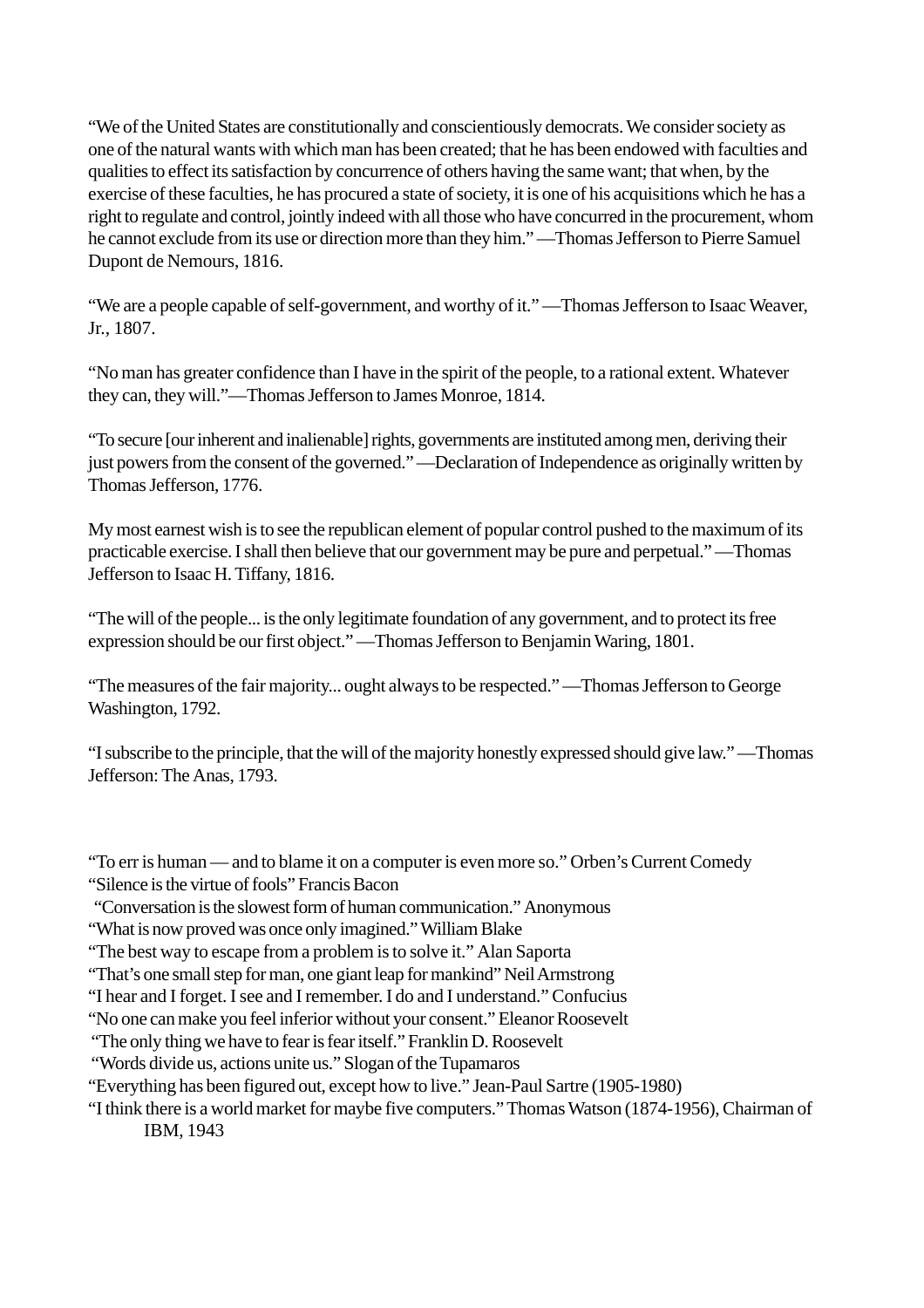Discussion about Democracy:

The ancient Greek word *demokratia* was ambiguous. It meant literally 'people-power'. But who were the people to whom the power belonged? Was it all the people - all duly qualified citizens? Or only some of the people - the 'masses'? The Greek word *demos* could mean either. There's a theory that the word *demokratia* was coined by democracy's enemies, members of the rich and aristocratic elite who did not like being outvoted by the common herd, their social and economic inferiors. If this theory is right, democracy must originally have meant something like 'mob rule' or 'dictatorship of the proletariat'

http://www.bbc.co.uk/history/ancient/greeks/greekdemocracy\_01.shtml

Democracy arises out of the notion that those who are equal in any respect are equal in all respects; because men are equally free, they claim to be absolutely equal. In a democracy the poor will have more power than the rich, because there are more of them, and the will of the majority is supreme. Aristotle

Karl Marx said, "democracy is the road to socialism", a statement which could make some

devotees of democracy bristle with offense. However, some people could view capitalism as a form of economic democracy where each consumer "votes" with his money by purchasing what he desires and capitalism also has a democratic or socialistic slant to it when a company is owned by shareholders or people owning shares of stock in the company and this is also the case with taxation as well as insurance which is shared by all who are insured.

John Hobbes, in his book Leviathan, viewed society as a leviathan or whale, a giant living organism with each part having a synergistic effect in contributing to the functioning of the whole organism. Using this analogy of a giant organism as society, the roles of the intelligentsia and the educational system would represent the brain, the police and military would be the immune system, atheletes could represent the muscles, artists would represent the eyes, musicians would be the ears, farmers would be suppliers of nutrients, chefs would be the sense of taste, chemists as the glands, factory workers as the digestive system, construction workers as growth mechanisms and hormones, protective agencies as the skin, and so on. Philosophers and theologians have long debated the existence of the soul: is that the part of the giant organism of society, the leviathan, that has been missing from its body?

By adding the Public Assembly would we be adding the needed, missing body component, the mind/soul, to the body politic?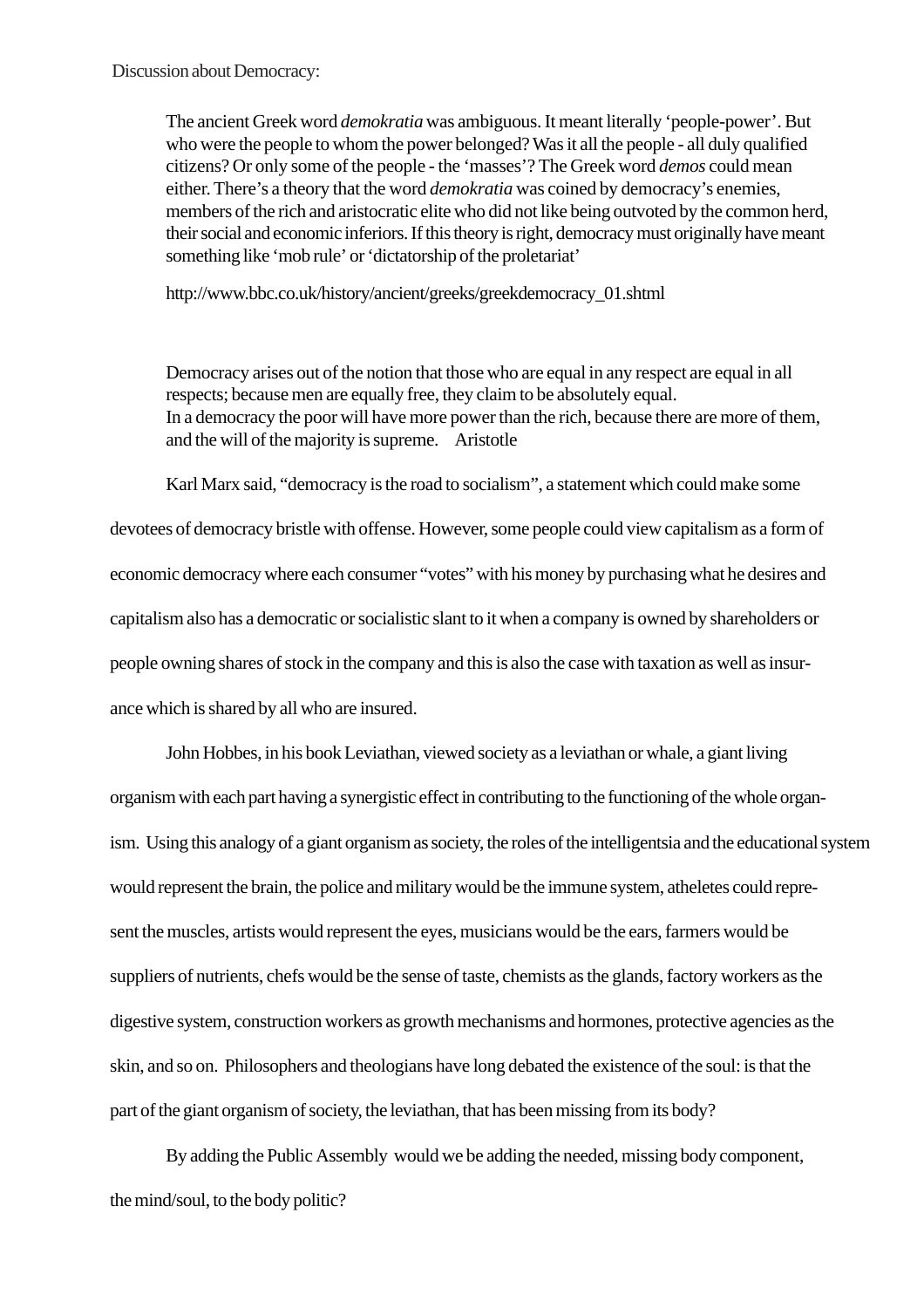Democracy was discussed by Socrates and written about by Plato in Republic, Aristotle in Politics, Machiavelli in The Prince, Locke in Essay Concerning Human Understanding and Two Treatises of Government, Montesquieu in The Spirit of Laws, Hobbes in Leviathan, Rousseau in The Social Contract, and Thomas Jefferson in his writings. Democracy was first used in Athens, Greece before 500 B.C., where each of the male citizens voted directly on all legislative issues, thereby being a true democracy. It was considered impractical to have a direct democracy before now, primarily because there was no technology to supply it. Now, with computer and Internet technology, there is.

"In unity there is strength" from Aesop's Fables, The Bundle of Sticks.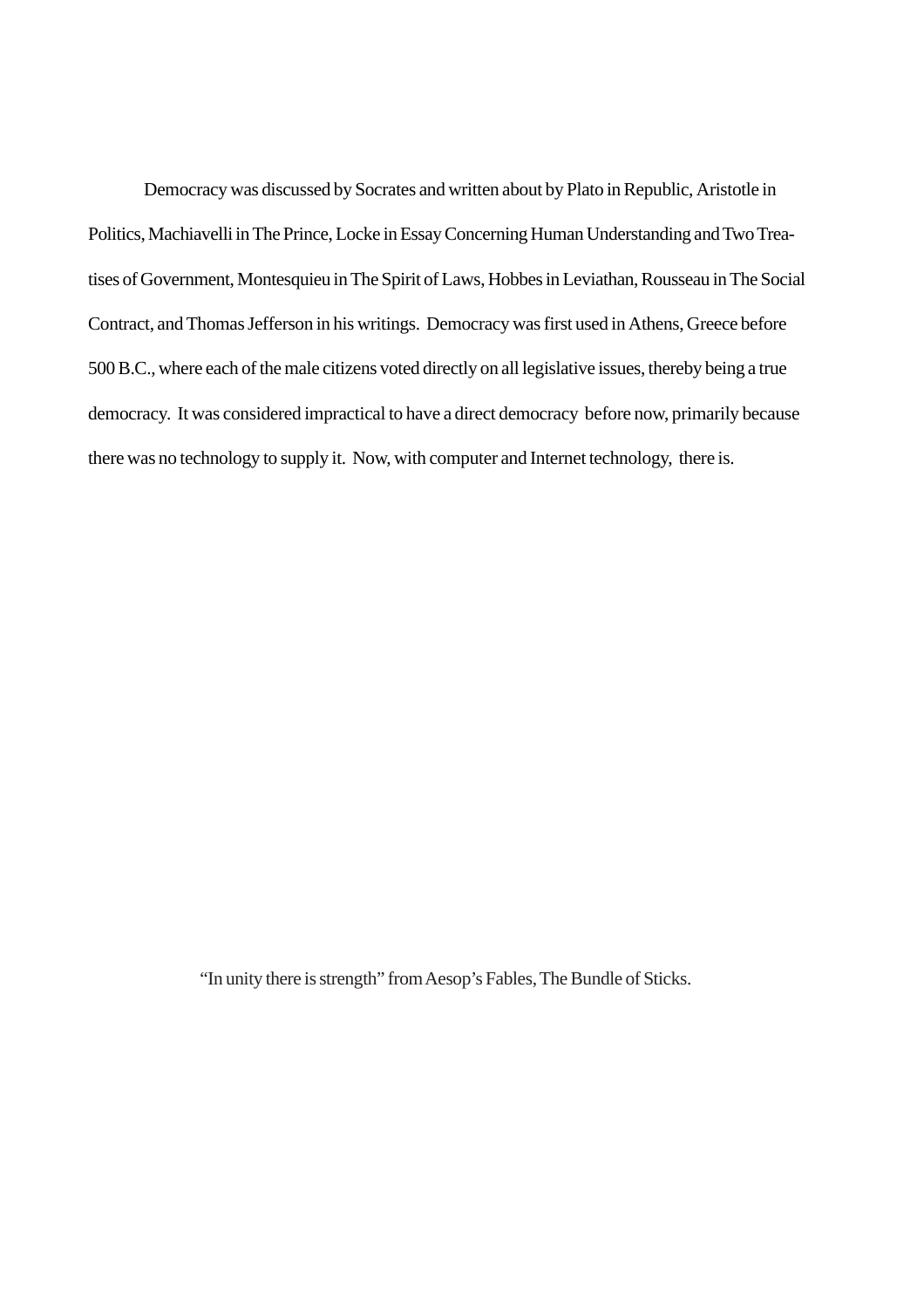## Bibliography:

Aesop. (1996). Aesop's Fables. Great Britain: Cox & Wyman, Ltd.

- Aronowitz, S., Martinsons, B., Menser, M., and Rich, J. (1996). Technoscience and Cyberculture. New York and London: Rutledge, Inc.
- Blaug, Ricardo. (1999). Democracy: Real and Ideal. Albany, NY: State University of New York Press
- Balibar, Etienne. (1998) Spinoza and Politics. New York: Verso, New Left Books.
- Baumgold, Deborah (1990). Hobbes's Political Theory. New York: Cambridge University Press.
- Benhabib, S., and Dallmayr, F. (1990). The Communicative Ethics Controversy. London: The MIT Press.
- Caldwell, John Thornton. (2000). Electronic Media and Technoculture. New Brunswick, NJ: Rutgers University Press.
- Castells. Information Technology, Globalization, and Social Development.
- Frow & Morris. Chapter 11: Cultural Studies, Handbook of Qualitative Research
- Hagey. The Use and Abuse of Participatory Action Research. http://www.hc-sc.gc.ca/pphb-dgspsp/ publicat/cdic-mcc/18-1/a\_e.html
- Hobbes, Thomas. (1998). Leviathan. New York: Oxford University Press.
- Jameson, Fredric. (1988). The Ideologies of Theory, Volume 2. Minneapolis, MN: The University of Minnesota Press
- MacIntyre, Alasdair. (1998). A Short History of Ethics. London: Rutledge Classics.
- Mitchell, William J. (2000). E-topia. London: The MIT Press.
- Park, Peter. What Is Participartory Research? A Theoretical and Methodological Perspective.
- Plato. (1998). Republic. New York: Oxford University Press.
- Reason, Peter. Three Approaches to Participative Inquiry.
- Ritzer, George. (2002). McDonaldization, the Reader. Thousand Oaks, CA: Pine Forge Press.
- Rosen, Stanley. (2000). The Examined Life. New York: Random House
- Rousseau, Jean-Jacques. (1999). The Social Contract. New York: Oxford University Press.
- Tocqueville, de Alexis. (2000). Democracy in America. New York: HarperCollins Publishers, Inc